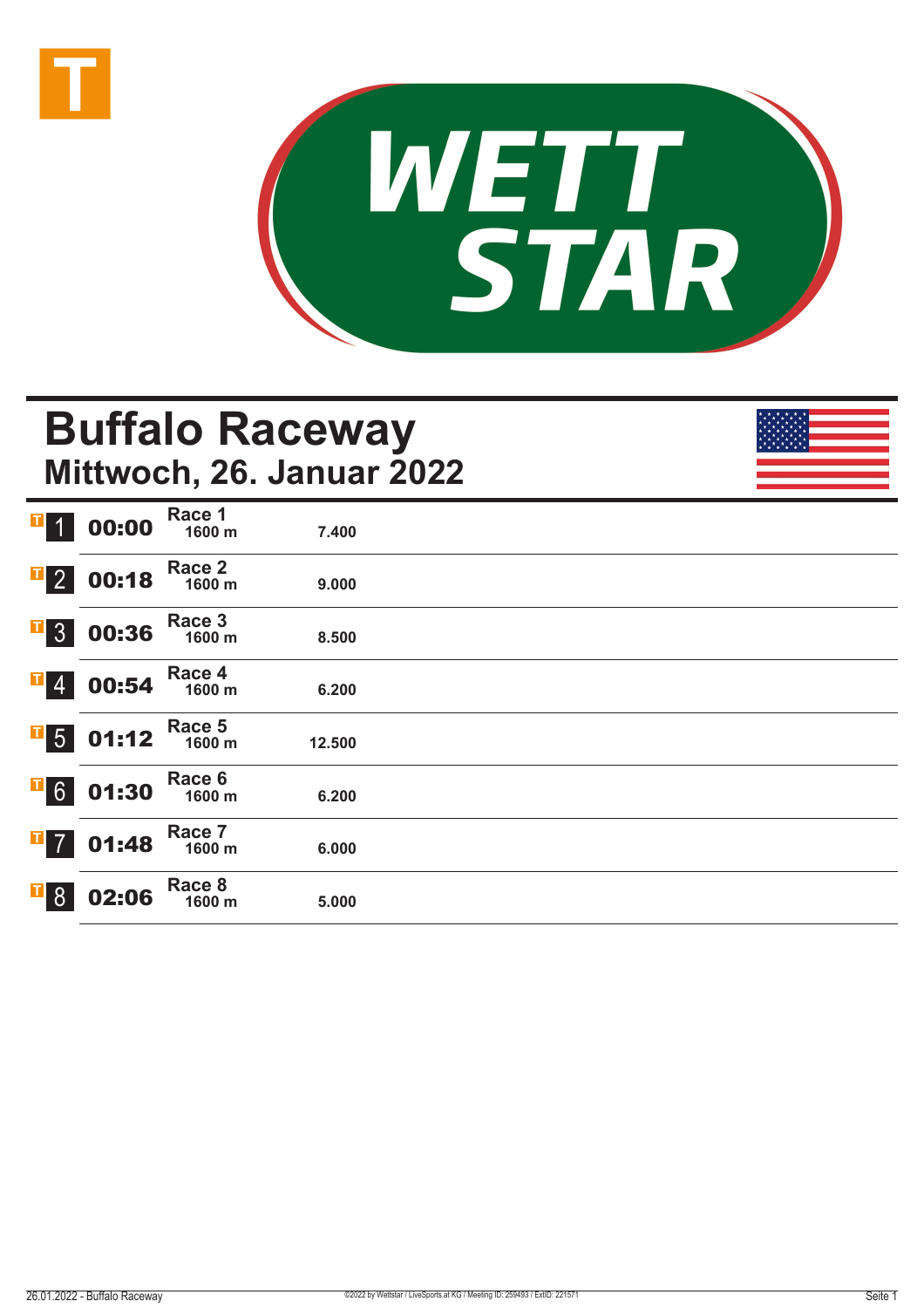| Seite 2<br>26.01.2022 - Buffalo Raceway<br>Rennen#8 |               |                                                                                                                                                                                       |                                              |                                                                                                                                         |                                                                                                    |                                                                                                                            |                                                                                  |                                                                                                                                       |
|-----------------------------------------------------|---------------|---------------------------------------------------------------------------------------------------------------------------------------------------------------------------------------|----------------------------------------------|-----------------------------------------------------------------------------------------------------------------------------------------|----------------------------------------------------------------------------------------------------|----------------------------------------------------------------------------------------------------------------------------|----------------------------------------------------------------------------------|---------------------------------------------------------------------------------------------------------------------------------------|
|                                                     |               |                                                                                                                                                                                       |                                              |                                                                                                                                         |                                                                                                    |                                                                                                                            |                                                                                  |                                                                                                                                       |
|                                                     | Dontteasehim  |                                                                                                                                                                                       | <b>Kck Girlies</b>                           |                                                                                                                                         | Osprey Vision                                                                                      |                                                                                                                            | Southern Palms                                                                   |                                                                                                                                       |
|                                                     | Fade To Gold  |                                                                                                                                                                                       | Lady London                                  |                                                                                                                                         |                                                                                                    |                                                                                                                            | Stock                                                                            |                                                                                                                                       |
|                                                     | Falcon's Luke |                                                                                                                                                                                       |                                              |                                                                                                                                         | Pretty Blue Angel                                                                                  |                                                                                                                            | <b>Tipp City</b>                                                                 |                                                                                                                                       |
|                                                     |               |                                                                                                                                                                                       |                                              |                                                                                                                                         |                                                                                                    |                                                                                                                            | Triple Dip                                                                       |                                                                                                                                       |
|                                                     |               |                                                                                                                                                                                       |                                              |                                                                                                                                         |                                                                                                    |                                                                                                                            |                                                                                  |                                                                                                                                       |
|                                                     |               |                                                                                                                                                                                       |                                              |                                                                                                                                         |                                                                                                    |                                                                                                                            |                                                                                  |                                                                                                                                       |
|                                                     |               |                                                                                                                                                                                       |                                              |                                                                                                                                         |                                                                                                    |                                                                                                                            |                                                                                  |                                                                                                                                       |
|                                                     |               |                                                                                                                                                                                       |                                              |                                                                                                                                         |                                                                                                    |                                                                                                                            |                                                                                  |                                                                                                                                       |
|                                                     |               |                                                                                                                                                                                       |                                              |                                                                                                                                         |                                                                                                    |                                                                                                                            |                                                                                  |                                                                                                                                       |
|                                                     | Jk Kissntell  |                                                                                                                                                                                       |                                              | 5                                                                                                                                       | Silver Buckeye                                                                                     |                                                                                                                            | Wonderful World                                                                  |                                                                                                                                       |
|                                                     |               |                                                                                                                                                                                       |                                              |                                                                                                                                         |                                                                                                    |                                                                                                                            |                                                                                  |                                                                                                                                       |
|                                                     |               |                                                                                                                                                                                       |                                              | 3.8                                                                                                                                     |                                                                                                    |                                                                                                                            | 1,2,3,4,5,8                                                                      |                                                                                                                                       |
|                                                     |               |                                                                                                                                                                                       |                                              |                                                                                                                                         |                                                                                                    |                                                                                                                            |                                                                                  |                                                                                                                                       |
|                                                     |               |                                                                                                                                                                                       |                                              |                                                                                                                                         |                                                                                                    |                                                                                                                            |                                                                                  |                                                                                                                                       |
|                                                     |               |                                                                                                                                                                                       |                                              |                                                                                                                                         |                                                                                                    |                                                                                                                            |                                                                                  |                                                                                                                                       |
|                                                     |               | <b>WANN STARTET IHR PFERD</b><br>For My Lady<br>Ginger Tree Knox<br>Greystonefastmyles<br>Hail To The King<br>Henry's Way<br>Hey Kobe<br>4.7<br>3,4,5,6,8<br>1,2,3,4,5,6,7,8<br>3,5,6 | 6<br><b>WANN STARTET IHR JOCKEY / FAHRER</b> | Larjon Legacy<br>Le Millenaire<br>Live Lucky<br>Lucky King<br>Needlecrest<br>Dan Yetman<br>Drew Monti<br>Kyle Cummings<br>Ron Beback Jr | Mach Of Shame<br>8<br>New Number Who Dis<br>Odds On Dead Heat<br>1,2,3,4,5,6,7,8<br>1,2,3,7<br>6.7 | Peggy J<br><b>Private Equity</b><br>Raylan Givens<br>Rock The Dream<br>Rockin N Kissin<br>Sapphire Love Chip<br>Sarah Cola | David Mcneight lii<br>James McNeight Jr<br>Michael Baumeister<br>Shawn Mcdonough | <b>Tucson Breeze</b><br>Twin B Beachdreams<br>Valentine Delight<br>Walks Of Life<br>Warrawee Windsor<br>2,6,8<br>1.8<br>1,2,4,5,6,7,8 |

## **WANN STARTET IHR TRAINER...**

| Andrew Torre<br>Gerry Sarama<br>Joseph Skowyra<br>Michael Ohol<br><b>Ronald Baumeister</b><br>Tammy Cummings | 4,6,7<br>1,2,3,6,8<br>3.4<br>2,3,4,5,6<br>. 8<br><u>.</u> | Angelo Nappo<br>Jerry Nugent Jr<br>Kevin Cummings<br>Mihajlo Zdjelar Jr<br><b>Russell Bratt</b> | 1,2,8<br>5.6 | <b>Christopher Naedele</b><br>Jim Graham<br>Lisa Mariacher<br>Robert Krenitsky Jr<br>Sabrina Shaw | 4.8<br>1.2<br>3,4,5<br>5.8 | Frank Mays<br>Jim Mcneight<br>Michael Deruntz<br>Ron Beback Jr<br>Shawn Mcdonough | 6,8<br>1,3,7,8<br>6.7<br>1,2,4,5,6,7,8 |
|--------------------------------------------------------------------------------------------------------------|-----------------------------------------------------------|-------------------------------------------------------------------------------------------------|--------------|---------------------------------------------------------------------------------------------------|----------------------------|-----------------------------------------------------------------------------------|----------------------------------------|
|--------------------------------------------------------------------------------------------------------------|-----------------------------------------------------------|-------------------------------------------------------------------------------------------------|--------------|---------------------------------------------------------------------------------------------------|----------------------------|-----------------------------------------------------------------------------------|----------------------------------------|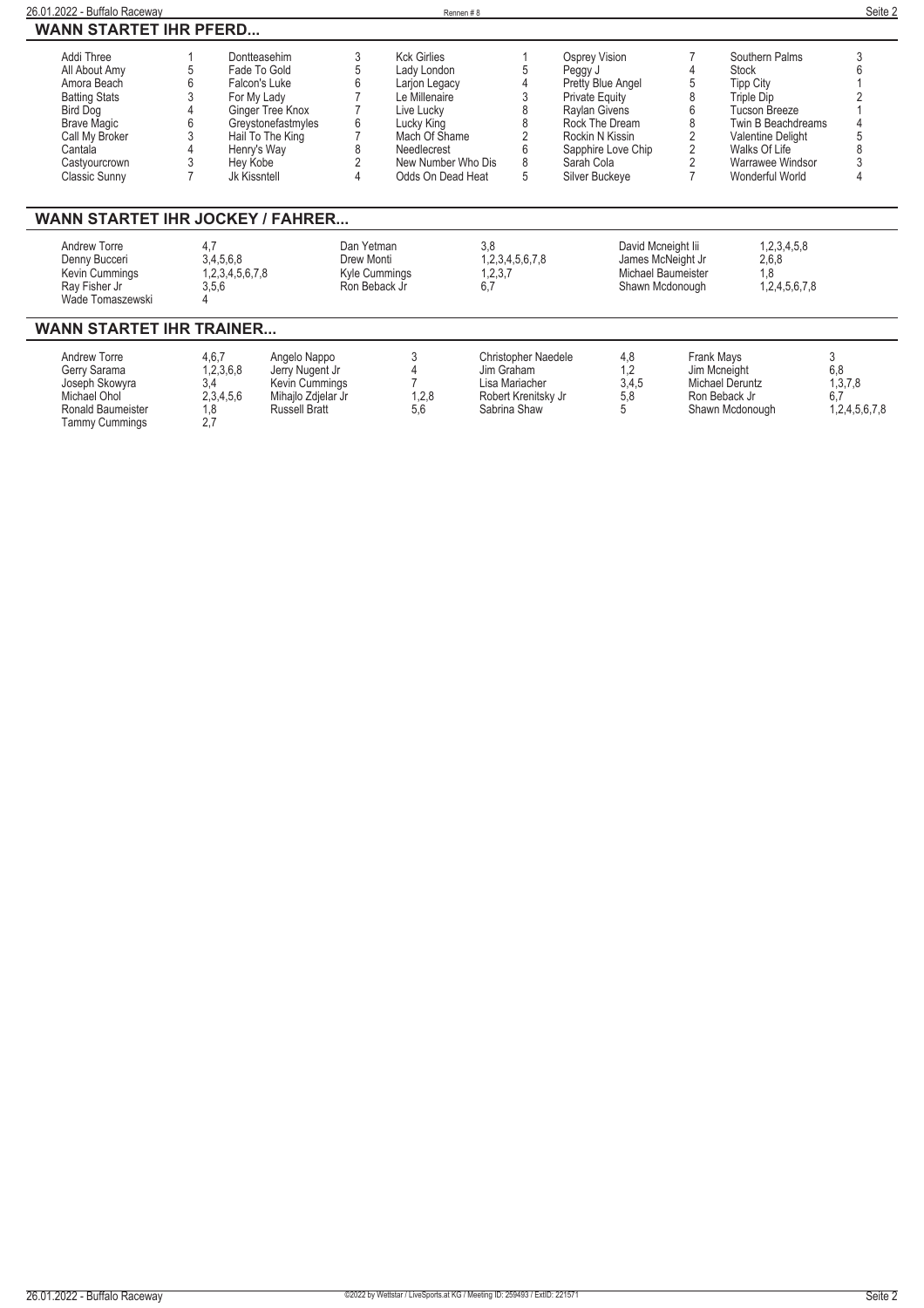**1**

**00:00**

#### **1600 m 7.400 Race 1 Rennpreis: 7.400**

FILLIES & MARES NW \$3,000 LAST 4 STS OR OPT CL \$8,000|AE: NW 5 EXT PM RACES LT OR \$100 LAST 2 STS (WINS FOR|A<br>PURSE OF \$2,000 OR LESS NOT COUNTED) AE: NW TRACKMASTER 75 OR LESS LAST ST

| 1600                   |                                                                                                                                                    |  |
|------------------------|----------------------------------------------------------------------------------------------------------------------------------------------------|--|
| и<br>81.6              | <b>Xenia's Chip</b><br>5j. rotbraun S (Heston Blue Chip - Xenia Hano<br>Trainer: Jim Graham<br>Besitzer: Keith R Pinkowski, Dunkirk, Ny            |  |
| ML: 35,0               | David Mcneight lii                                                                                                                                 |  |
| $\overline{2}$<br>81.6 | <b>Tucson Breeze</b><br>10j. grau S (Nuclear Breeze - Tucson Susie)<br>Trainer: Shawn Mcdonough<br>Besitzer: Jaclyn M Giuliani, Batavia, Ny        |  |
| ML: 7,0                | <b>Shawn Mcdonough</b>                                                                                                                             |  |
| 3<br>68.0              | Worldofrockzee<br>7j. grau S (World Of Rocknroll - Cara Mia Hall)<br>Trainer: Gerry Sarama<br>Besitzer: Michael L Torcello, Hamburg,               |  |
| ML: 24,0               | <b>Kevin Cummings</b>                                                                                                                              |  |
| 4<br>68.0              | <b>Kck Girlies</b><br>4j. rotbraun S (Source Of Pride - West Wishes<br><b>Trainer: Michael Deruntz</b><br>Besitzer: O'Keefe Racing Stb, Addison, I |  |
| ML: 45,0               | <b>Drew Monti</b>                                                                                                                                  |  |
| 5<br>77.1              | <b>Tipp City</b><br>7j. grau S (Mcardle - I'm Not Dreamin)<br>Trainer: Mihajlo Zdjelar Jr<br>Besitzer: Curtis Edholm, West Seneca,                 |  |
| ML: 11,0               | <b>Kyle Cummings</b>                                                                                                                               |  |
| 6<br>81.6              | <b>Addi Three</b><br>5j. rotbraun S (Mach Three - April May Dune)<br>Trainer: Ronald Baumeister<br>Besitzer: Ronald P Baumeister, West S           |  |
| ML: 21,0               | <b>Michael Baumeister</b>                                                                                                                          |  |
| Ergebnis:              | Quoten:                                                                                                                                            |  |
|                        |                                                                                                                                                    |  |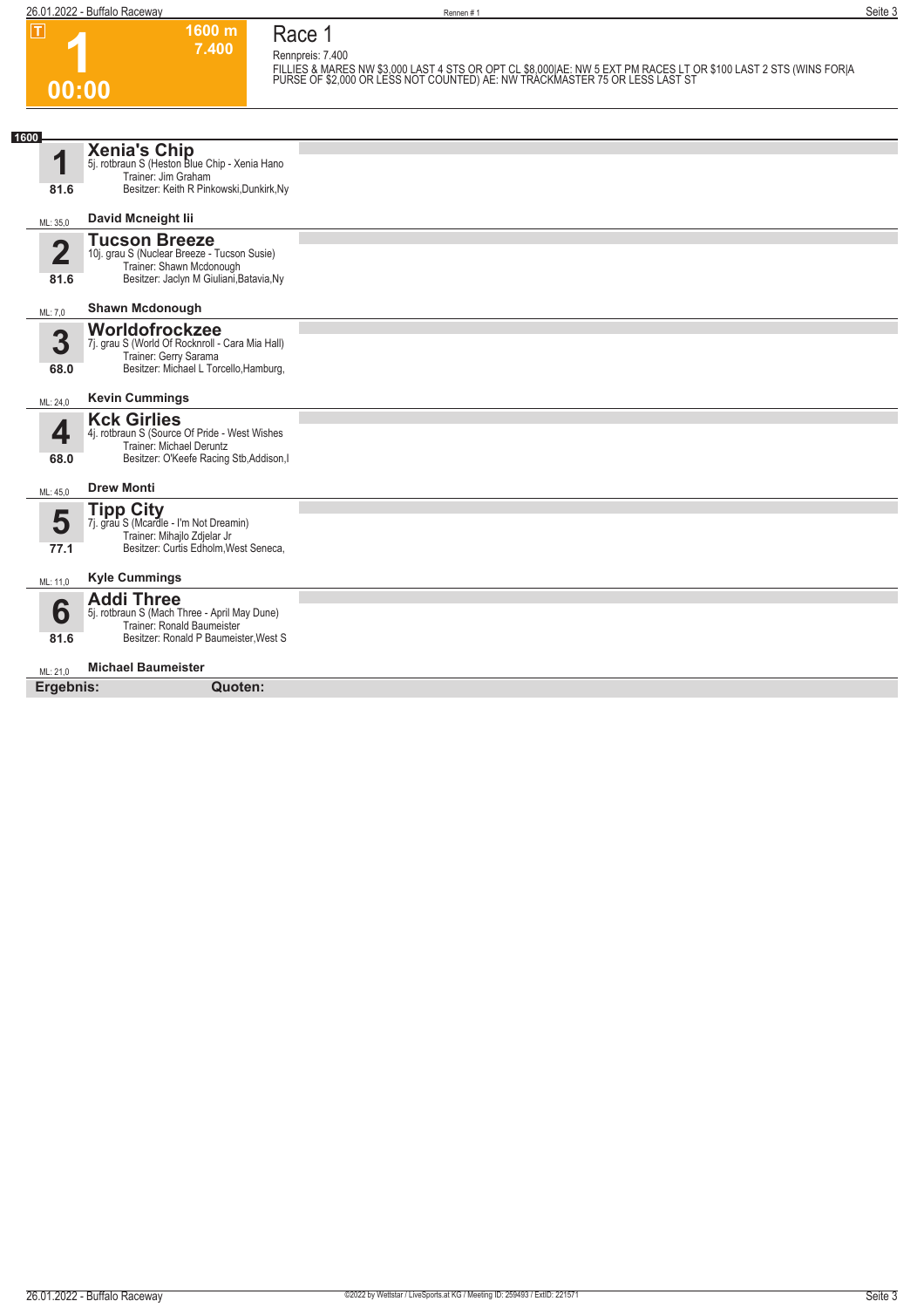

#### **1600 m 9.000 Race 2 Rennpreis: 9.000**

**FILLIES & MARES NW \$4,550 LAST 4 STS OR OPT CL \$12,000|AE: WINNERS TRACKMASTER 75 OR LESS LAST ST** 

| 1600                      |                                                                                                                                          |  |
|---------------------------|------------------------------------------------------------------------------------------------------------------------------------------|--|
| И                         | <b>Triple Dip</b><br>6j. rotbraun S (Betterthancheddar - Triple Fant<br>Trainer: Gerry Sarama                                            |  |
| 68.0                      | Besitzer: Michael L Torcello, Hamburg,                                                                                                   |  |
| ML: 22,0                  | <b>Kevin Cummings</b>                                                                                                                    |  |
| $\mathbf{\Omega}$<br>68.0 | <b>Mach Of Shame</b><br>6j. rotbraun S (Mach Three - Spend It All)<br>Trainer: Michael Ohol<br>Besitzer: Michael J Ohol Jr, Lockport, Ny |  |
| ML: 7,0                   | <b>Drew Monti</b>                                                                                                                        |  |
|                           |                                                                                                                                          |  |
| 3                         | Sapphire Love Chip<br>5j. rotbraun S (Hypnotic Blue Chip - So Long<br>Trainer: Shawn Mcdonough                                           |  |
| 81.6                      | Besitzer: Crazy Parrot Farm, Llc, Leand                                                                                                  |  |
| ML: 55,0                  | <b>Shawn Mcdonough</b>                                                                                                                   |  |
|                           | <b>Hey Kobe</b>                                                                                                                          |  |
| 4                         | 10j. rotbraun S (Bettor's Delight - American W                                                                                           |  |
|                           | Trainer: Mihailo Zdielar Jr<br>Besitzer: Keith R Pinkowski, Dunkirk, Ny                                                                  |  |
| 70.3                      |                                                                                                                                          |  |
| ML: 8,0                   | James McNeight Jr                                                                                                                        |  |
|                           | <b>Rockin N Kissin</b>                                                                                                                   |  |
| 5                         | 4j. rotbraun S (Pet Rock - Foolish Kiss)                                                                                                 |  |
| 77.1                      | Trainer: Tammy Cummings<br>Besitzer: Kyle C Cummings, Washingto                                                                          |  |
|                           |                                                                                                                                          |  |
| ML: 45,0                  | <b>Kyle Cummings</b>                                                                                                                     |  |
|                           | <b>Sarah Cola</b>                                                                                                                        |  |
| 6                         | 10j. rotbraun S (No Pan Intended - Saramotion                                                                                            |  |
| 81.6                      | Trainer: Jim Graham<br>Besitzer: James P Graham, Hamburg, N                                                                              |  |
|                           |                                                                                                                                          |  |
| ML: 21,0                  | David Mcneight lii                                                                                                                       |  |
| Ergebnis:                 | Quoten:                                                                                                                                  |  |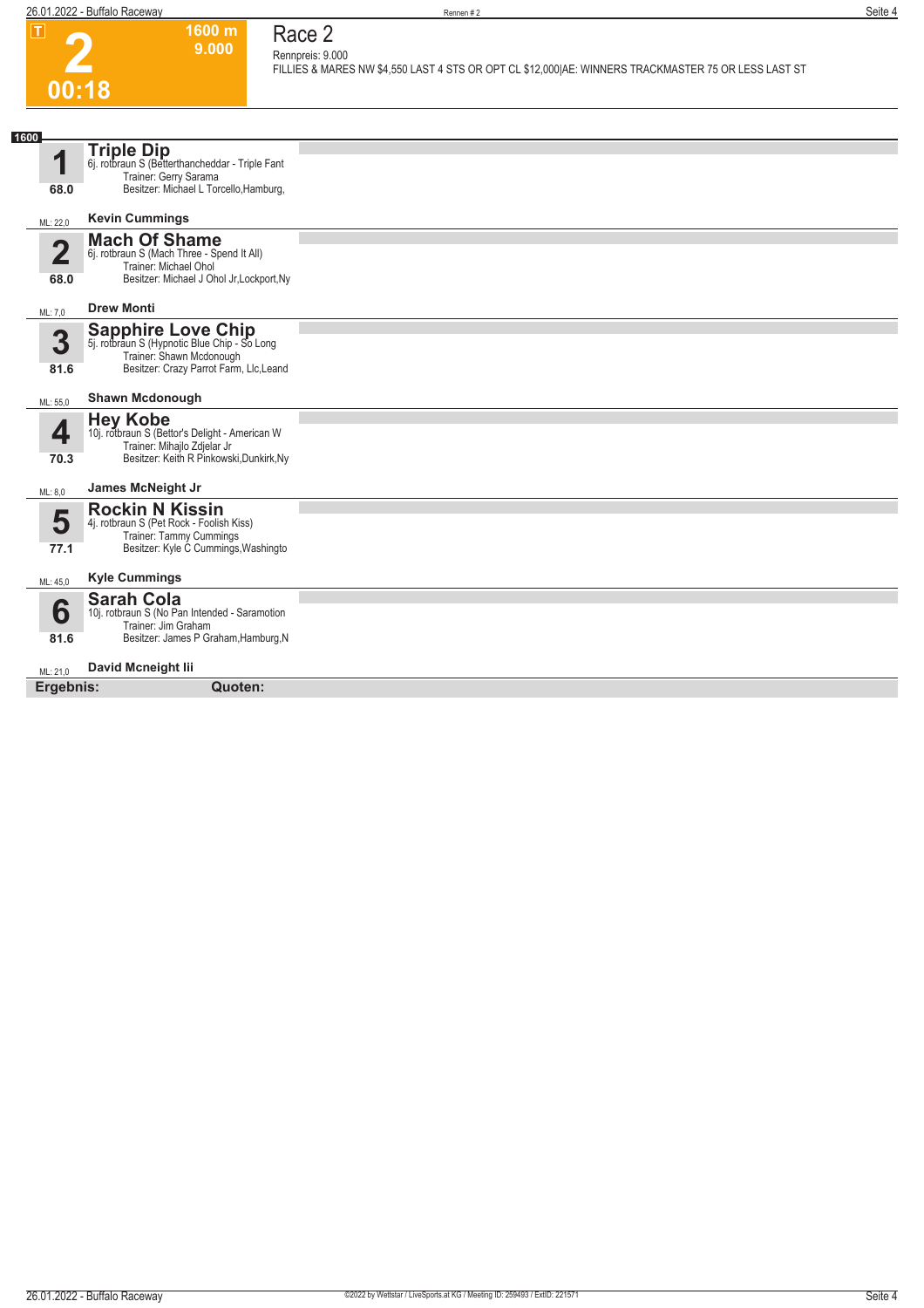**Race 3 Rennpreis: 8.500**

**1600 m 8.500** 

| ட<br>2    | ווו טטט<br>8.500                                                                                                                       | Race o<br>Rennpreis: 8.500                                                                                                                           |
|-----------|----------------------------------------------------------------------------------------------------------------------------------------|------------------------------------------------------------------------------------------------------------------------------------------------------|
|           | 00:36                                                                                                                                  | NW \$3,000 LAST 4 STS OR TRACKMASTER 75 OR BELOW LAST ST AE: NW \$1,200 LAST 3 STS AE: NW \$4,250 LAST 4 STS OR NW 5<br>EXT PM RACES LT DRAW OUTSIDE |
|           |                                                                                                                                        |                                                                                                                                                      |
| 1600      |                                                                                                                                        |                                                                                                                                                      |
| 1         | <b>Call My Broker</b><br>8j. rotbraun W (Muscle Massive - Pretty Crafty                                                                |                                                                                                                                                      |
| 81.6      | Trainer: Angelo Nappo<br>Besitzer: Franklin C Meier, West Senec                                                                        |                                                                                                                                                      |
|           |                                                                                                                                        |                                                                                                                                                      |
| ML: 9,0   | David Mcneight lii                                                                                                                     |                                                                                                                                                      |
| 2<br>72.6 | <b>Le Millenaire</b><br>9j. rotbraun W (Windsong Espoir - Jojo P V)<br>Trainer: Lisa Mariacher<br>Besitzer: Erin M Moran, Lockport, Ny |                                                                                                                                                      |
|           |                                                                                                                                        |                                                                                                                                                      |
| ML: 21,0  | <b>Denny Bucceri</b>                                                                                                                   |                                                                                                                                                      |
|           | <b>Batting Stats</b>                                                                                                                   |                                                                                                                                                      |
| 3         | 7j. grau W (Encore Encore - Batting Lashes)<br>Trainer: Michael Ohol                                                                   |                                                                                                                                                      |
| 77.1      | Besitzer: Michael J Ohol Jr, Lockport, Ny                                                                                              |                                                                                                                                                      |
| ML: 55,0  | <b>Kyle Cummings</b>                                                                                                                   |                                                                                                                                                      |
|           | <b>Dontteasehim</b>                                                                                                                    |                                                                                                                                                      |
| 4         | 7j. rotbraun W (Dontyouforgetit - Tantalizing D<br>Trainer: Frank Mays                                                                 |                                                                                                                                                      |
| 81.6      | Besitzer: Tronolone Racing, Kenmore, N                                                                                                 |                                                                                                                                                      |
| ML: 13,0  | Dan Yetman                                                                                                                             |                                                                                                                                                      |
| 5         | Castyourcrown                                                                                                                          |                                                                                                                                                      |
|           | 4j. rotbraun W (Dontyouforgetit - Future Cast)<br>Trainer: Michael Deruntz                                                             |                                                                                                                                                      |
| 72.6      | Besitzer: Blake R Daniels, Cincinnati, O                                                                                               |                                                                                                                                                      |
| ML: 28,0  | Ray Fisher Jr                                                                                                                          |                                                                                                                                                      |
| 6         | <b>Warrawee Windsor</b><br>4j. rotbraun W (Royalty For Life - The Tall Pop                                                             |                                                                                                                                                      |
|           | Trainer: Joseph Skowyra                                                                                                                |                                                                                                                                                      |
| 68.0      | Besitzer: Rocco J Stebbins, Rochester,                                                                                                 |                                                                                                                                                      |
| ML: 26,0  | <b>Drew Monti</b>                                                                                                                      |                                                                                                                                                      |
| 7         | <b>Southern Palms</b>                                                                                                                  |                                                                                                                                                      |
|           | 9j. grau W (Rc Royalty - Pacific Elegance)<br>Trainer: Gerry Sarama                                                                    |                                                                                                                                                      |
| 68.0      | Besitzer: Michael L Torcello, Hamburg,                                                                                                 |                                                                                                                                                      |
| ML: 16,0  | <b>Kevin Cummings</b>                                                                                                                  |                                                                                                                                                      |
| Ergebnis: | Quoten:                                                                                                                                |                                                                                                                                                      |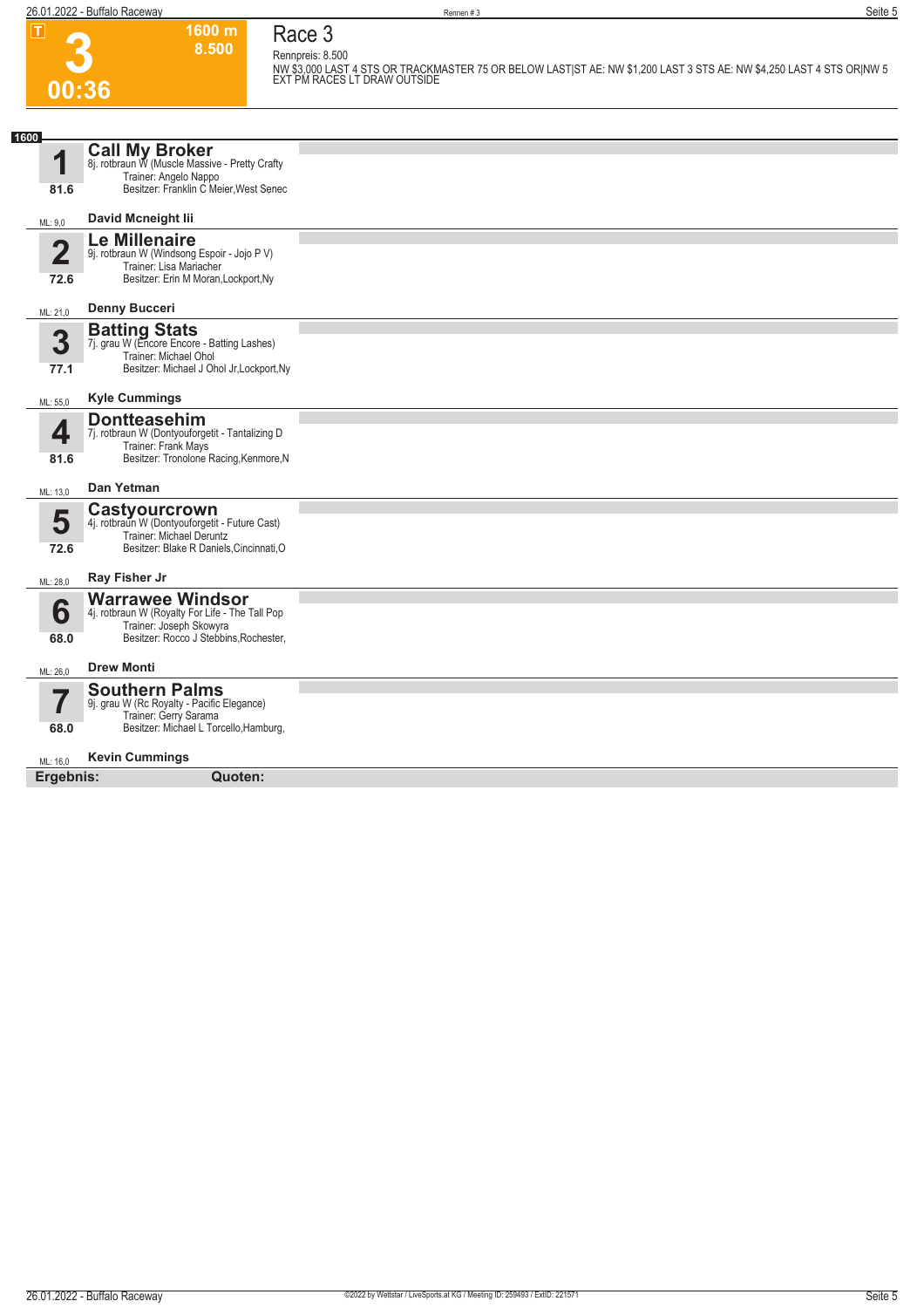**1600 m 6.200** 

**Race 4**



### **Rennpreis: 6.200 FILLIES & MARES NW \$2,000 LAST 4 STS AE: NW 3 EXT PM|RACES LT OR NOT 1ST OR 2ND TRACKMASTER 75 OR LESS LAST|ST**

| <b>Cantala</b><br>4<br>9j. rotbraun S (American Ideal - Village Baroqu<br>Trainer: Christopher Naedele<br>Besitzer: Robert J Pelc Jr, Sarasota, FI<br>80.7<br>Wade Tomaszewski<br>ML: 16,0<br>Peggy J<br>5j. rotbraun S (Quality Western - Gingerbread<br>$\overline{2}$<br>Trainer: Shawn Mcdonough<br>Besitzer: Warren D Maynard Jr, Kendall<br>81.6<br><b>Shawn Mcdonough</b><br>ML: 28,0<br><b>Bird Dog</b><br>5j. rotbraun S (Art Major - Barks Like A Dog)<br>3<br>Trainer: Andrew Torre<br>Besitzer: Andrew M & Kristen J Torre, G<br>81.6<br><b>Andrew Torre</b><br>ML: 16,0<br><b>Twin B Beachdreams</b><br>4<br>4j. rotbraun S (Somebeachsomewhere - Zip C<br>Trainer: Michael Ohol<br>Besitzer: Michael J Ohol Jr, Lockport, Ny<br>68.0<br><b>Kevin Cummings</b><br>ML: 35,0<br><b>Jk Kissntell</b><br>5<br>6j. rotbraun S (American Ideal - Jkkissesfromh<br>Trainer: Lisa Mariacher<br>Besitzer: Erin M Moran, Lockport, Ny; Lis<br>72.6<br><b>Denny Bucceri</b><br>ML: 13,0<br><b>Larjon Legacy</b><br>7j. rotbraun S (Mister Big - Saramotion)<br>6<br>Trainer: Joseph Skowyra<br>Besitzer: Rocco J Stebbins, Rochester,<br>68.0<br><b>Drew Monti</b><br>ML: 3,0<br>Wonderful World<br>8j. grau S (If I Can Dream - Smilefortheofficer)<br>7<br>Trainer: Jerry Nugent Jr<br>Besitzer: Rock 01 Stable Inc, Hamburg,<br>81.6<br>David Mcneight lii<br>ML: 16.0<br>Ergebnis:<br>Quoten: | 1600 |  |
|-----------------------------------------------------------------------------------------------------------------------------------------------------------------------------------------------------------------------------------------------------------------------------------------------------------------------------------------------------------------------------------------------------------------------------------------------------------------------------------------------------------------------------------------------------------------------------------------------------------------------------------------------------------------------------------------------------------------------------------------------------------------------------------------------------------------------------------------------------------------------------------------------------------------------------------------------------------------------------------------------------------------------------------------------------------------------------------------------------------------------------------------------------------------------------------------------------------------------------------------------------------------------------------------------------------------------------------------------------------------------------------------------------|------|--|
|                                                                                                                                                                                                                                                                                                                                                                                                                                                                                                                                                                                                                                                                                                                                                                                                                                                                                                                                                                                                                                                                                                                                                                                                                                                                                                                                                                                                     |      |  |
|                                                                                                                                                                                                                                                                                                                                                                                                                                                                                                                                                                                                                                                                                                                                                                                                                                                                                                                                                                                                                                                                                                                                                                                                                                                                                                                                                                                                     |      |  |
|                                                                                                                                                                                                                                                                                                                                                                                                                                                                                                                                                                                                                                                                                                                                                                                                                                                                                                                                                                                                                                                                                                                                                                                                                                                                                                                                                                                                     |      |  |
|                                                                                                                                                                                                                                                                                                                                                                                                                                                                                                                                                                                                                                                                                                                                                                                                                                                                                                                                                                                                                                                                                                                                                                                                                                                                                                                                                                                                     |      |  |
|                                                                                                                                                                                                                                                                                                                                                                                                                                                                                                                                                                                                                                                                                                                                                                                                                                                                                                                                                                                                                                                                                                                                                                                                                                                                                                                                                                                                     |      |  |
|                                                                                                                                                                                                                                                                                                                                                                                                                                                                                                                                                                                                                                                                                                                                                                                                                                                                                                                                                                                                                                                                                                                                                                                                                                                                                                                                                                                                     |      |  |
|                                                                                                                                                                                                                                                                                                                                                                                                                                                                                                                                                                                                                                                                                                                                                                                                                                                                                                                                                                                                                                                                                                                                                                                                                                                                                                                                                                                                     |      |  |
|                                                                                                                                                                                                                                                                                                                                                                                                                                                                                                                                                                                                                                                                                                                                                                                                                                                                                                                                                                                                                                                                                                                                                                                                                                                                                                                                                                                                     |      |  |
|                                                                                                                                                                                                                                                                                                                                                                                                                                                                                                                                                                                                                                                                                                                                                                                                                                                                                                                                                                                                                                                                                                                                                                                                                                                                                                                                                                                                     |      |  |
|                                                                                                                                                                                                                                                                                                                                                                                                                                                                                                                                                                                                                                                                                                                                                                                                                                                                                                                                                                                                                                                                                                                                                                                                                                                                                                                                                                                                     |      |  |
|                                                                                                                                                                                                                                                                                                                                                                                                                                                                                                                                                                                                                                                                                                                                                                                                                                                                                                                                                                                                                                                                                                                                                                                                                                                                                                                                                                                                     |      |  |
|                                                                                                                                                                                                                                                                                                                                                                                                                                                                                                                                                                                                                                                                                                                                                                                                                                                                                                                                                                                                                                                                                                                                                                                                                                                                                                                                                                                                     |      |  |
|                                                                                                                                                                                                                                                                                                                                                                                                                                                                                                                                                                                                                                                                                                                                                                                                                                                                                                                                                                                                                                                                                                                                                                                                                                                                                                                                                                                                     |      |  |
|                                                                                                                                                                                                                                                                                                                                                                                                                                                                                                                                                                                                                                                                                                                                                                                                                                                                                                                                                                                                                                                                                                                                                                                                                                                                                                                                                                                                     |      |  |
|                                                                                                                                                                                                                                                                                                                                                                                                                                                                                                                                                                                                                                                                                                                                                                                                                                                                                                                                                                                                                                                                                                                                                                                                                                                                                                                                                                                                     |      |  |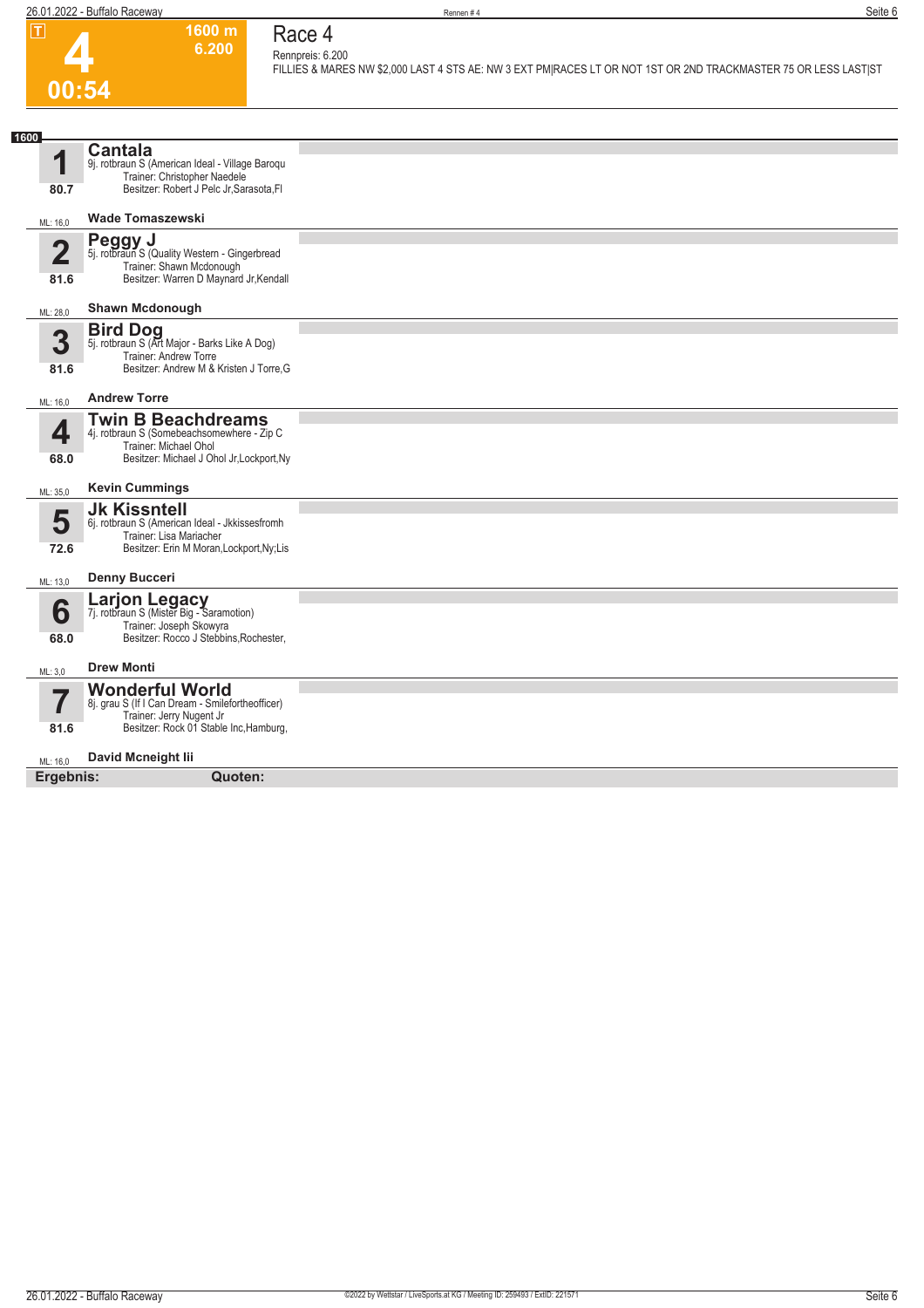**1600 m 12.500**  **Race 5 Rennpreis: 12.500**

| ட                      | 1999 H.L<br>12.500                                                                                                                                  | Race o<br>Rennpreis: 12.500                                          |
|------------------------|-----------------------------------------------------------------------------------------------------------------------------------------------------|----------------------------------------------------------------------|
|                        |                                                                                                                                                     | FILLIES & MARES OPEN II-III HDCP (POSTS 1-2 DRAWN) (POSTS 3-6 DRAWN) |
|                        | 01:12                                                                                                                                               |                                                                      |
|                        |                                                                                                                                                     |                                                                      |
| 1600                   |                                                                                                                                                     |                                                                      |
| и                      | <b>Pretty Blue Angel</b><br>5j. rotbraun S (Big Jim - Blue Angel Cam)                                                                               |                                                                      |
| 68.0                   | Trainer: Michael Ohol<br>Besitzer: Justina M Ohol, Medina, Ny                                                                                       |                                                                      |
| ML: 6,0                | <b>Drew Monti</b>                                                                                                                                   |                                                                      |
| $\overline{2}$<br>81.6 | <b>Odds On Dead Heat</b><br>4j. rotbraun S (Jk Endofanera - Jk Owhatanite)<br>Trainer: Lisa Mariacher<br>Besitzer: Tyler J Macdonell, Lackawann     |                                                                      |
| ML: 8,0                | David Mcneight lii                                                                                                                                  |                                                                      |
| 3<br>72.6              | <b>Fade To Gold</b><br>7j. rotbraun S (Allthatgltrsisgold - Metallico)<br>Trainer: Robert Krenitsky Jr<br>Besitzer: Matthew J Morrison, Indiana, P  |                                                                      |
| ML: 26,0               | <b>Denny Bucceri</b>                                                                                                                                |                                                                      |
| 4<br>72.6              | <b>Lady London</b><br>9j. rotbraun S (Big Jim - Maddam Luck)<br>Trainer: Sabrina Shaw<br>Besitzer: Vhf Racing Llc, Rochester Hill                   |                                                                      |
| ML: 45,0               | Ray Fisher Jr                                                                                                                                       |                                                                      |
| 5<br>81.6              | <b>Valentine Delight</b><br>5j. rotbraun S (Bettor's Delight - Lady Valentin<br>Trainer: Shawn Mcdonough<br>Besitzer: Crazy Parrot Farm, Llc, Leand |                                                                      |
| ML: 45,0               | <b>Shawn Mcdonough</b>                                                                                                                              |                                                                      |
| 6<br>68.0              | All About Amy<br>6j. kastanie S (Western Vintage - Lucky Turn)<br><b>Trainer: Russell Bratt</b><br>Besitzer: Philip J Mazzone, Buffalo, Ny          |                                                                      |
| ML: 10,0               | <b>Kevin Cummings</b>                                                                                                                               |                                                                      |
| Ergebnis:              | Quoten:                                                                                                                                             |                                                                      |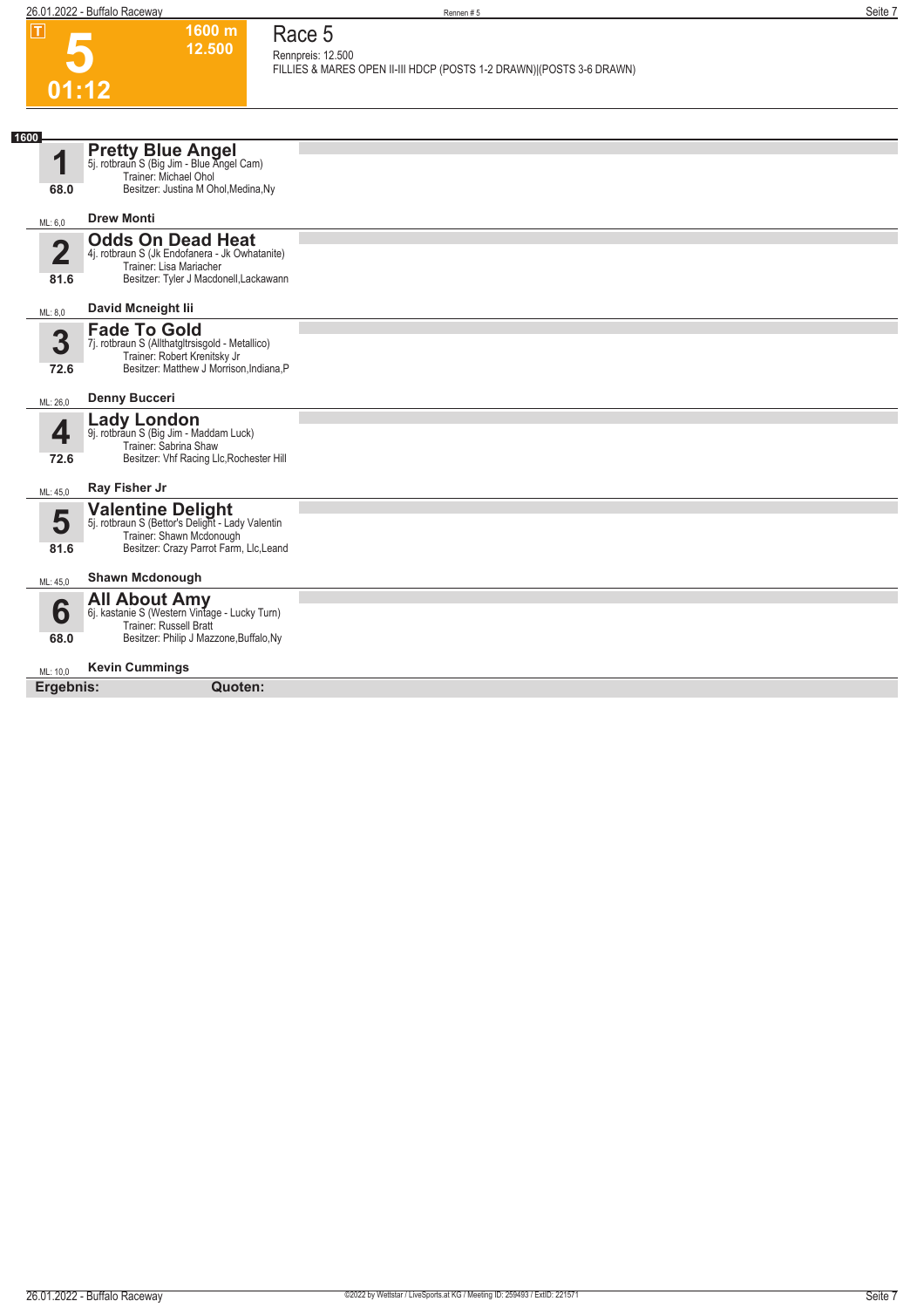

#### **1600 m 6.200 Race 6 Rennpreis: 6.200**

**HORSES & GELDINGS NW \$2,200 LAST 4 STS OR OPT CL|\$5,500 AE: NOT 1ST OR 2ND TRACKMASTER 73 OR LESS LAST ST** 

| 1600                            |                                                                                                                                                              |                                       |             |                      |                                                                   |                                                                                                                      |
|---------------------------------|--------------------------------------------------------------------------------------------------------------------------------------------------------------|---------------------------------------|-------------|----------------------|-------------------------------------------------------------------|----------------------------------------------------------------------------------------------------------------------|
| 4<br>72.6                       | <b>Stock</b><br>7j. rotbraun W (Sportswriter - Whycantiforgety<br>Trainer: Andrew Torre<br>Besitzer: Andrew M & Kristen J Torre, G                           |                                       |             |                      |                                                                   |                                                                                                                      |
| ML: 26,0                        | Ray Fisher Jr                                                                                                                                                |                                       |             |                      |                                                                   |                                                                                                                      |
| $\overline{\mathbf{2}}$<br>70.3 | <b>Brave Magic</b><br>8j. rotbraun W (Jereme's Jet - Ok Bravo)<br>Trainer: Jim Mcneight<br>Besitzer: Finocchario's Dream Stable, R                           |                                       |             |                      |                                                                   |                                                                                                                      |
| ML: 16,0                        | James McNeight Jr                                                                                                                                            |                                       |             |                      |                                                                   |                                                                                                                      |
| 3<br>81.6                       | <b>Falcon's Luke</b><br>10j. rotbraun W (American Ideal - Delorian Fal<br>Trainer: Shawn Mcdonough<br>Besitzer: Philip N Biehler, Lackawanna,                |                                       |             |                      |                                                                   |                                                                                                                      |
| ML: 6,0                         | <b>Shawn Mcdonough</b>                                                                                                                                       |                                       |             |                      |                                                                   |                                                                                                                      |
| 4<br>72.6                       | Greystonefastmyles<br>5j. rotbraun W (Sportswriter - Greystone Lady<br><b>Trainer: Russell Bratt</b><br>Besitzer: Rose M Campbell, Oakfield, N               |                                       |             |                      |                                                                   |                                                                                                                      |
| ML: 28,0                        | <b>Denny Bucceri</b>                                                                                                                                         |                                       |             |                      |                                                                   |                                                                                                                      |
| 5<br>68.0                       | <b>Needlecrest</b><br>11j. grau W (No Pan Intended - Needlepant)<br>Trainer: Gerry Sarama<br>Besitzer: Michael L Torcello, Hamburg,<br><b>Kevin Cummings</b> | 27.06 Moh<br>19.06 Grvr<br>12.06 Grvr | 6<br>3<br>7 | 1600<br>1600<br>1600 | 40,5 Mackenzie Paul G<br>Mackenzie Paul G<br><b>Battin Ross G</b> | Cheekyfool, Zorro, Sanattleslew<br>Dogriverjerome, Magicarthanover, Needlecr<br>Royalnines, Wishfulluck, Okgladiator |
| ML: 6,0                         |                                                                                                                                                              |                                       |             |                      |                                                                   |                                                                                                                      |
| 6<br>68.0                       | Raylan Givens<br>10j. grau W (Rock N Roll Heaven - Lisheen)<br>Trainer: Michael Ohol<br>Besitzer: Justina M Ohol, Medina, Ny                                 |                                       |             |                      |                                                                   |                                                                                                                      |
| ML: 16,0                        | <b>Drew Monti</b>                                                                                                                                            |                                       |             |                      |                                                                   |                                                                                                                      |
| 7<br>79.4                       | <b>Amora Beach</b><br>10j. rotbraun W (Somebeachsomewhere - Am<br>Trainer: Ron Beback Jr<br>Besitzer: Sandra A Beback, Depew, Ny;                            |                                       |             |                      |                                                                   |                                                                                                                      |
| ML: 16.0                        | <b>Ron Beback Jr</b>                                                                                                                                         |                                       |             |                      |                                                                   |                                                                                                                      |
| Ergebnis:                       | Quoten:                                                                                                                                                      |                                       |             |                      |                                                                   |                                                                                                                      |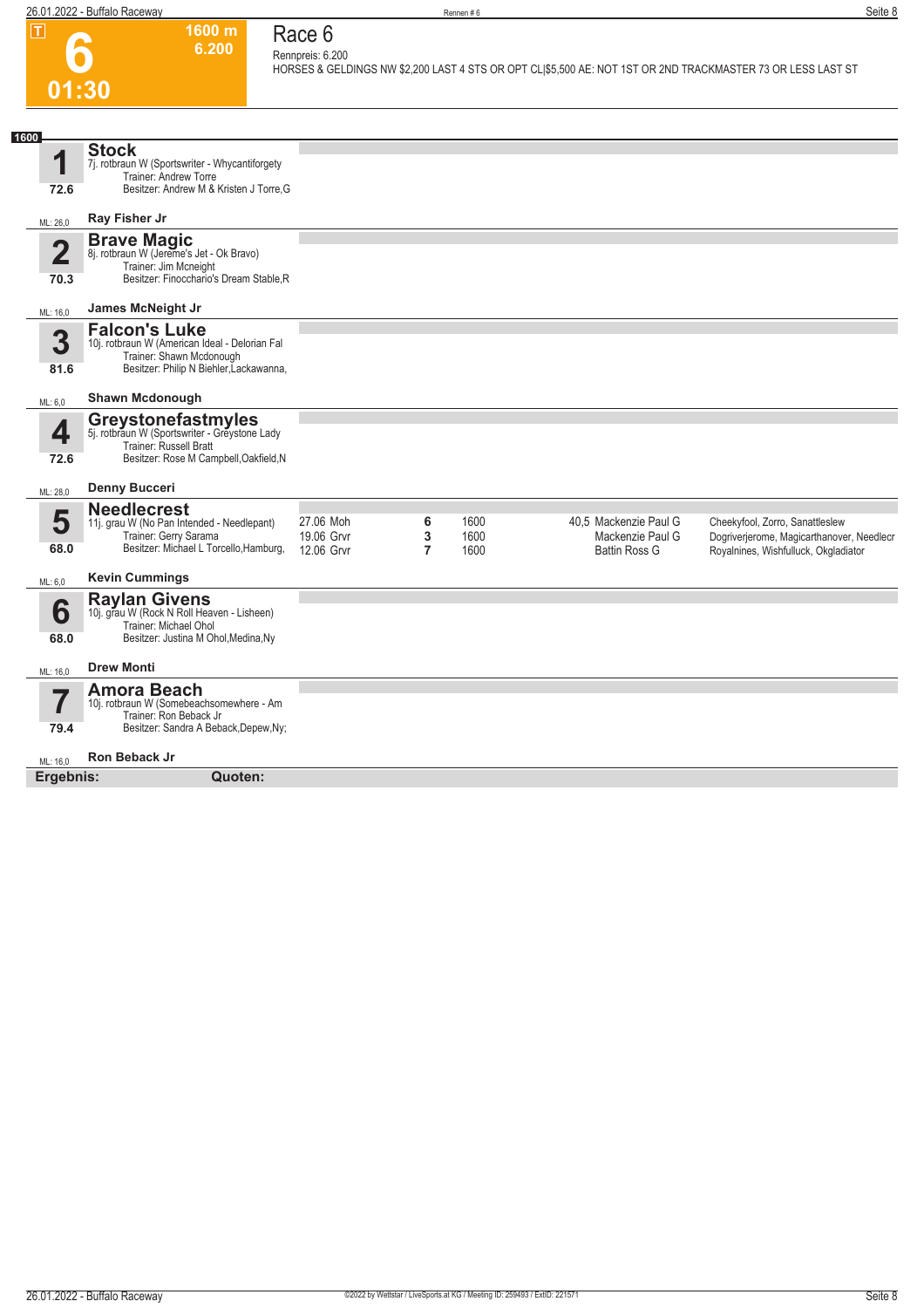**7**

**Race 7 Rennpreis: 6.000**

**1600 m 6.000** 

|                         | DELILIDI EIS. U.UUU<br>NW \$1,000 (F& M \$1,200) LAST 4 STS AE: NW 2 (F& M 3) EXT PM RACES LT AE: NW \$2,000 LAST 4 STS MAY ENTER FOR OUTSIDE<br>(POSTS 1-3 DRAWN) (POSTS 4-6 DRAWN) |                                       |                                                       |                                                                      |                                                                                                                            |  |  |
|-------------------------|--------------------------------------------------------------------------------------------------------------------------------------------------------------------------------------|---------------------------------------|-------------------------------------------------------|----------------------------------------------------------------------|----------------------------------------------------------------------------------------------------------------------------|--|--|
|                         | 01:48                                                                                                                                                                                |                                       |                                                       |                                                                      |                                                                                                                            |  |  |
| 1600                    |                                                                                                                                                                                      |                                       |                                                       |                                                                      |                                                                                                                            |  |  |
| 1<br>77.1               | For My Lady<br>4j. rotbraun <sup>5</sup> (Dontyouforgetit - Foxcatcher)<br>Trainer: Tammy Cummings<br>Besitzer: Kyle C Cummings, Washingto                                           |                                       |                                                       |                                                                      |                                                                                                                            |  |  |
| ML: 25,0                | <b>Kyle Cummings</b>                                                                                                                                                                 |                                       |                                                       |                                                                      |                                                                                                                            |  |  |
| $\overline{\mathbf{2}}$ | Silver Buckeye<br>7j. braungra W (My Mvp - Credit Review)<br>Trainer: Andrew Torre                                                                                                   |                                       |                                                       |                                                                      |                                                                                                                            |  |  |
| 81.6                    | Besitzer: Andrew M & Kristen J Torre, G                                                                                                                                              |                                       |                                                       |                                                                      |                                                                                                                            |  |  |
| ML: 16,0                | <b>Andrew Torre</b>                                                                                                                                                                  |                                       |                                                       |                                                                      |                                                                                                                            |  |  |
| 3<br>81.6               | <b>Osprey Vision</b><br>13j. rotbraun W (Ken Warkentin - Summerhill<br>Trainer: Shawn Mcdonough<br>Besitzer: Eva M Saintcross, Blasdell, Ny                                          | 20.12 Lon<br>11.12 Flmd<br>04.12 Flmd | 1600<br>1<br>unpl 1600<br>1600                        | ,4 Boughton David M                                                  | Ospreyvision, Thorseelster, Tymalpresto<br>Holymoliemaggie, Fierymanes, Twinbcruiser                                       |  |  |
| ML: 16,0                | <b>Shawn Mcdonough</b>                                                                                                                                                               | 20.11 Flmd<br>13.11 Flmd              | $\overline{2}$<br>6<br>1600<br>$\overline{2}$<br>1600 | 4,9 Boughton David M<br>20,2 Boughton David M<br>,9 Boughton David M | Holymoliemaggie, Ospreyvision, Sandyhook<br>Sandyhookroad, Redial, Hettieshoney<br>Hettieshoney, Ospreyvision, Blazingshot |  |  |
| 4<br>68.0               | <b>Classic Sunny</b><br>5j. grau H (Rc Royalty - Classic Alana)<br>Trainer: Kevin Cummings<br>Besitzer: Anthony J Alessi, Williamsville                                              |                                       |                                                       |                                                                      |                                                                                                                            |  |  |
| ML: 6,0                 | <b>Kevin Cummings</b>                                                                                                                                                                |                                       |                                                       |                                                                      |                                                                                                                            |  |  |
| 5<br>79.4               | <b>Hail To The King</b><br>8j. grau W (Dejarmbro - Croquet Style)<br>Trainer: Ron Beback Jr<br>Besitzer: Sandra A Beback, Depew, Ny;                                                 |                                       |                                                       |                                                                      |                                                                                                                            |  |  |
| ML: 6.0                 | Ron Beback Jr                                                                                                                                                                        |                                       |                                                       |                                                                      |                                                                                                                            |  |  |
| 6<br>68.0               | <b>Ginger Tree Knox</b><br>4j. rotbraun W (Bar Hopping - Up Front Annika<br>Trainer: Michael Deruntz<br>Besitzer: Never Give Up Racing, Cincin                                       |                                       |                                                       |                                                                      |                                                                                                                            |  |  |

ML: 26,0 **Drew Monti**

**Ergebnis: Quoten:**